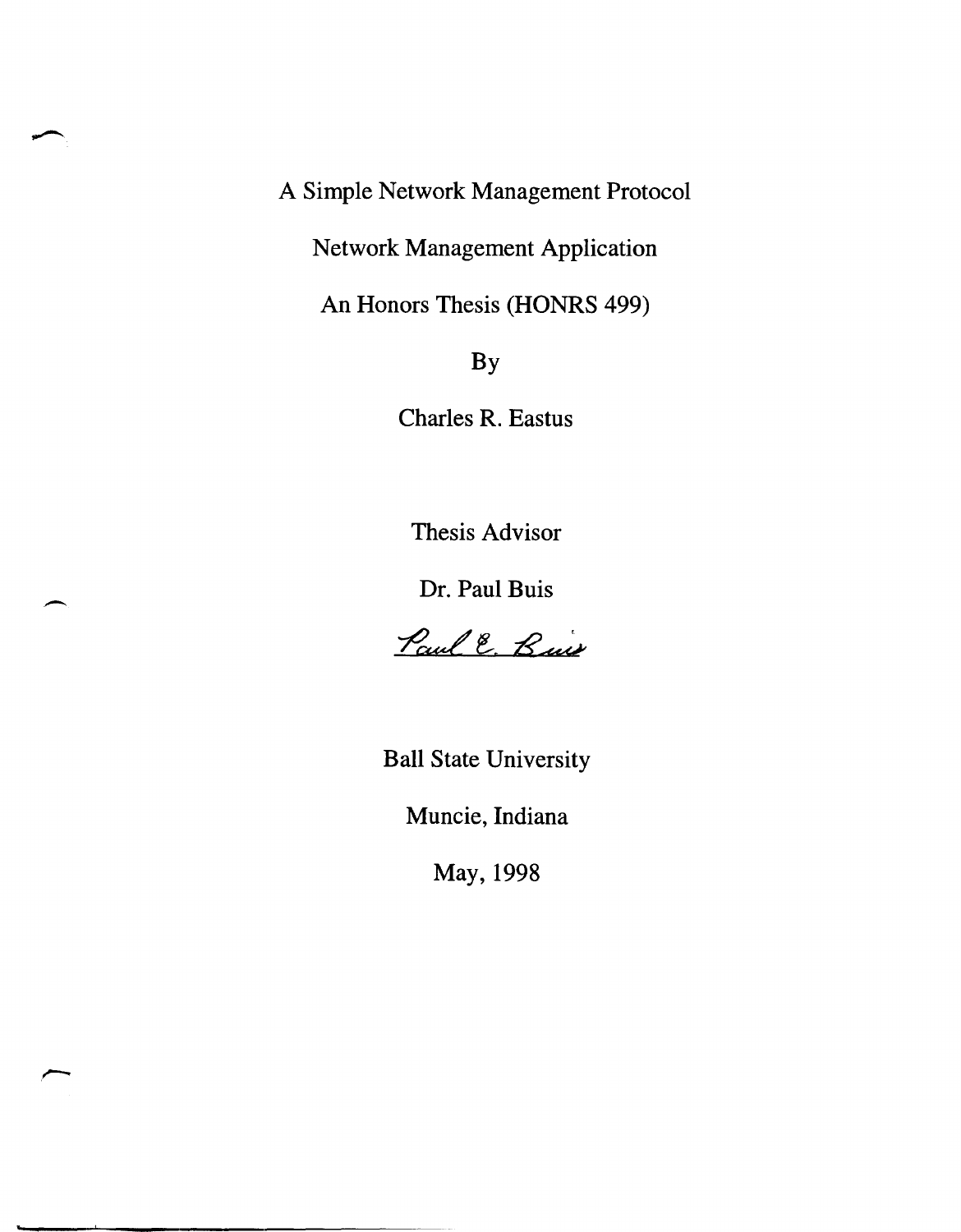# $\mathsf{S}_\xi$  lat Theors  $\begin{array}{l} L\,U\\[-1.5mm] U\,U\,U\,U\end{array}$  $\frac{1}{2}$  $\frac{1}{2}$

### Purpose of Thesis

This network management application was designed for use by network administrators to help them keep informed of the status of the machines operating on their network. These machines might either be workstations, PC's or printers. The only requirement is that the machine supports the SNMP protocol. This application allows the system administrator to obtain a view of the status of several of these machines on several subnets in a matter of seconds, saving time and effort.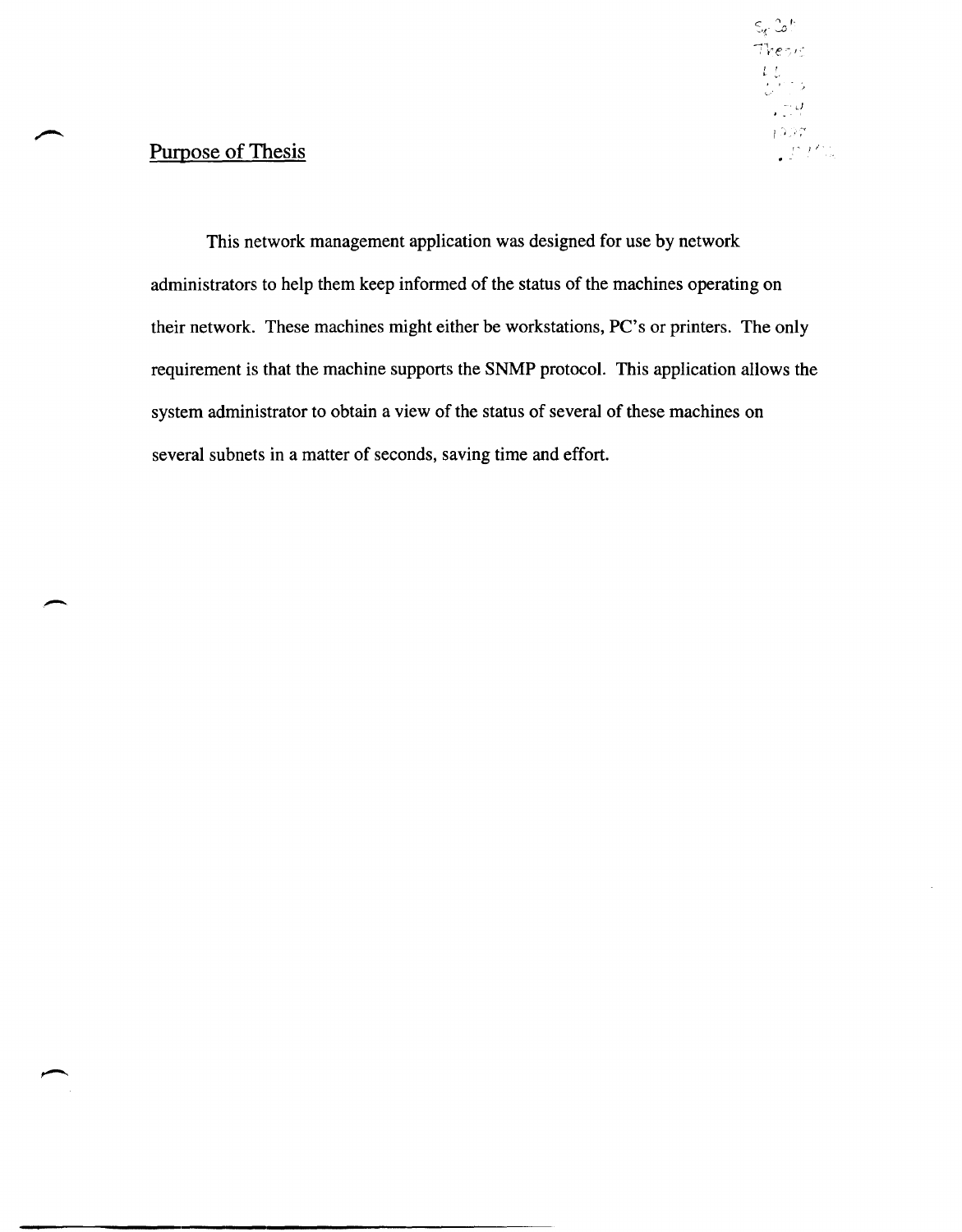### User's Manual

#### **Getting Started**

To use this application, you must first run the setup program located on the first disk. This will extract all the required files, and set up this application on the start menu. After Setup has finished, select Start, Programs, and BSUSNMP. You are presented with a screen that resembles Figure 1. From this point, you must add machines to your document for the application to query. Select Add Machine from the Machines menu, and fill in the name of the machine in the dialog box (See Figure 2). You can either enter the IP address in dotted decimal notation (123.456.789.012), or depending on your network configuration, you may enter a name for the machine, such as *localhost.localnet,*  or just *localhost.* 

|  |  |  |  | Figure 1. The initial screen |
|--|--|--|--|------------------------------|
|--|--|--|--|------------------------------|

| 4- BSU SNMP Status BSUSNMT                                                    | 国の文 |
|-------------------------------------------------------------------------------|-----|
| Ele Yiew Machines Window Help<br><b>START CONTROL CONTROL SERIES IN CAR</b>   |     |
| $\mathbf{L}$ $\mathbf{H}$ $\bullet$                                           |     |
| <b>B</b> BSUSNMT                                                              |     |
| $P$ <i>in/out</i><br><b>Previous IP In/out</b><br>General<br>  Name<br>Uptime |     |
|                                                                               |     |
|                                                                               |     |
|                                                                               |     |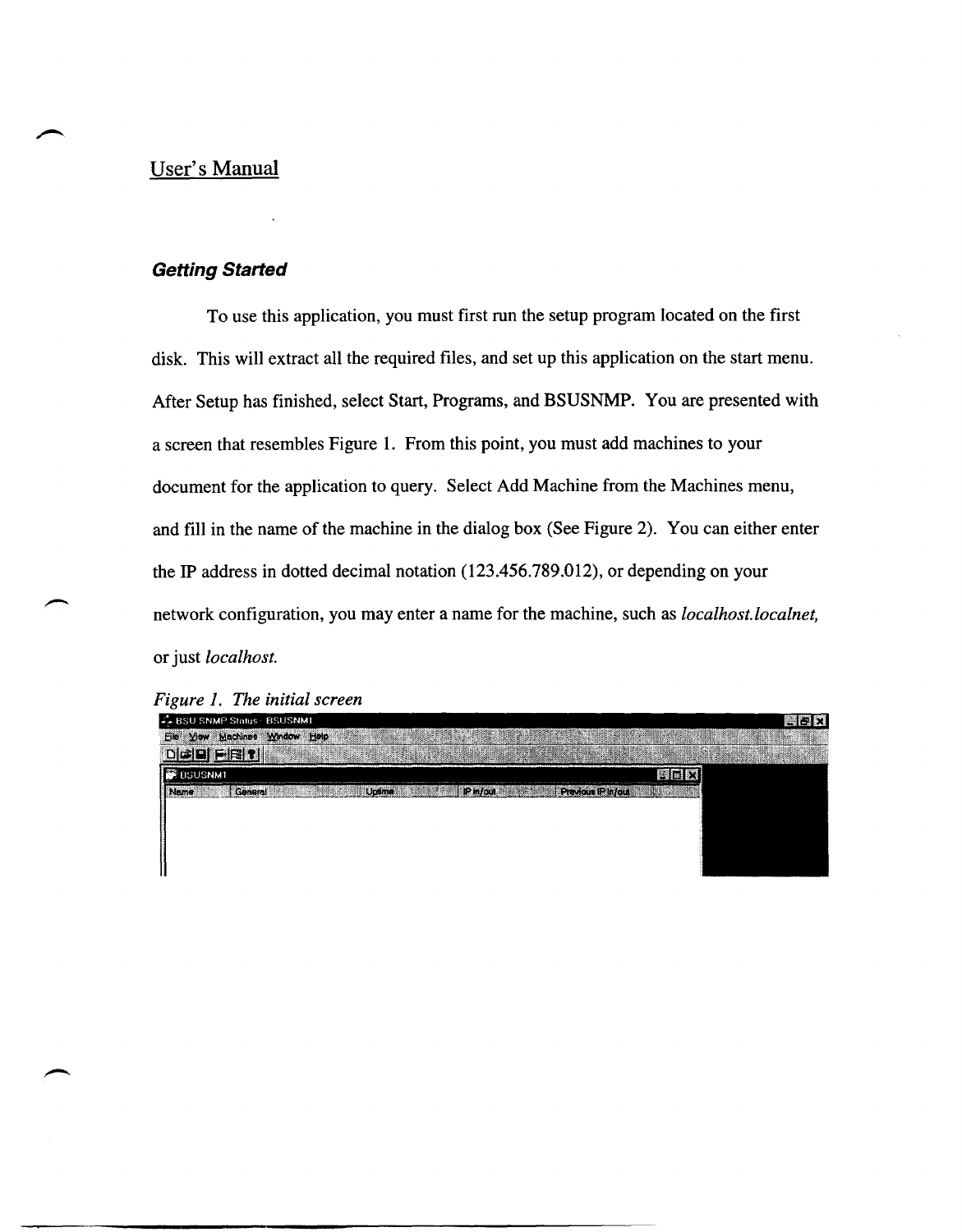*Figure* 2. *The Add Machine dialog box* 



If you wish to delete a machine from your document, you must first make sure

that you have the machine to be deleted highlighted, then simply select Delete Machine

from the Machines menu.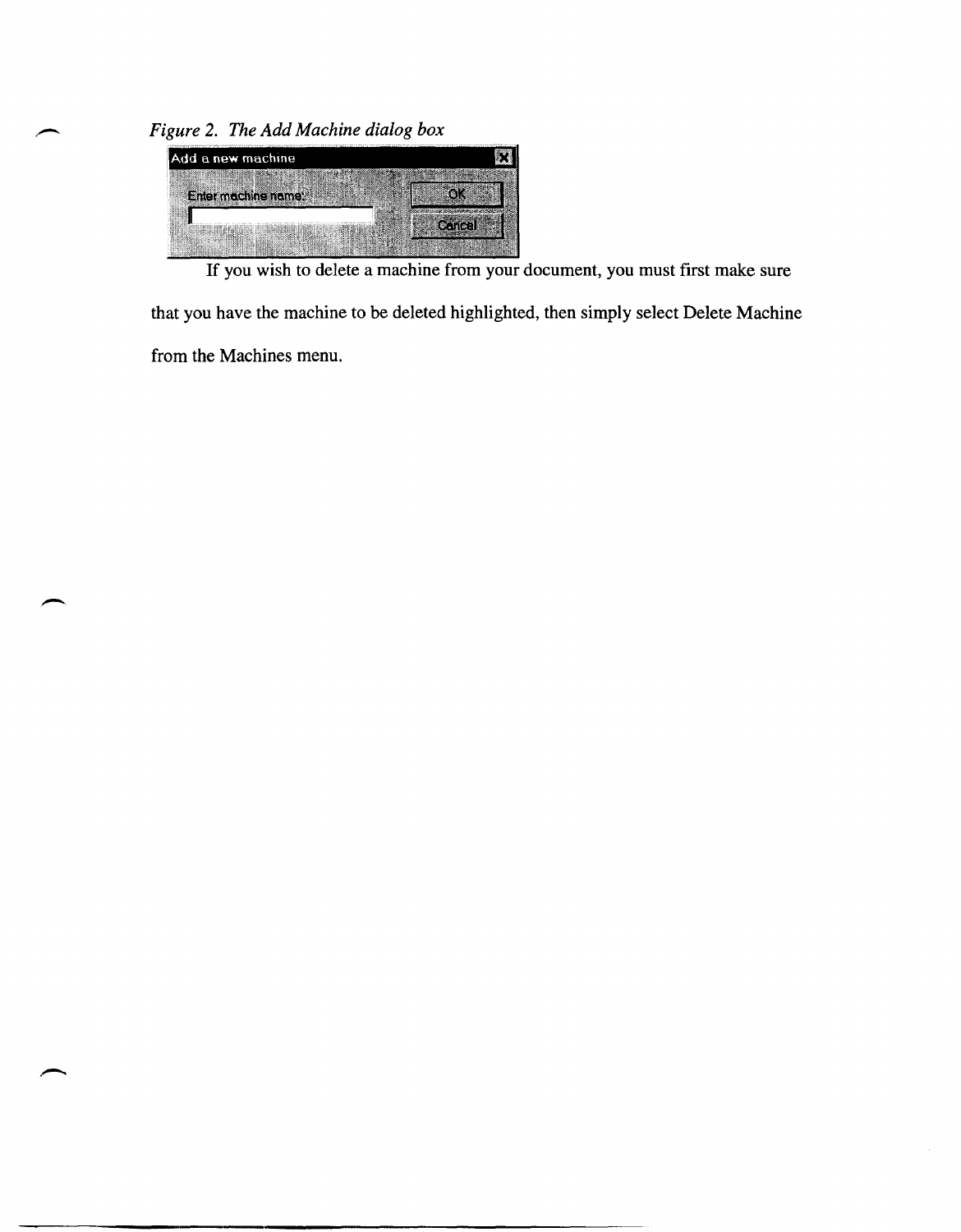#### **Updating Status On Machines**

Once you have machines entered into your document, you may update the status on one or more of those machines by clicking on the machine in the Name column, and hitting the Query Selected Machines toolbar button (See Figure 3). You may update the status of all machines in your document by hitting the Query All Machines toolbar button (See Figure 4). Once the application has finished querying all the machines you selected, it will display the new status information in the list view as in Figure 5.

*Figure* 3. *The Query Selected Machines toolbar button* 

 $\blacksquare$ 

## - *Figure* 4. *The Query All Machines toolbar button*  §J

*Figure* 5. *The updated status information* 

| F BSU SNMP Status Sample rb3                                                                                        | 関わな |  |
|---------------------------------------------------------------------------------------------------------------------|-----|--|
| Eile Yiew Machines Window Help                                                                                      |     |  |
| $C1$ $Q1$                                                                                                           |     |  |
| (Sample rb3                                                                                                         |     |  |
| Previous IP in/out<br>Name<br>General<br>Unlima<br>IP in/out                                                        |     |  |
| <b>風</b> 市356s                                                                                                      |     |  |
|                                                                                                                     |     |  |
|                                                                                                                     |     |  |
| . TV de dik op en ret ret red dik dite from general til dik dander mannes munditels er nar ser manneske presente me |     |  |
|                                                                                                                     |     |  |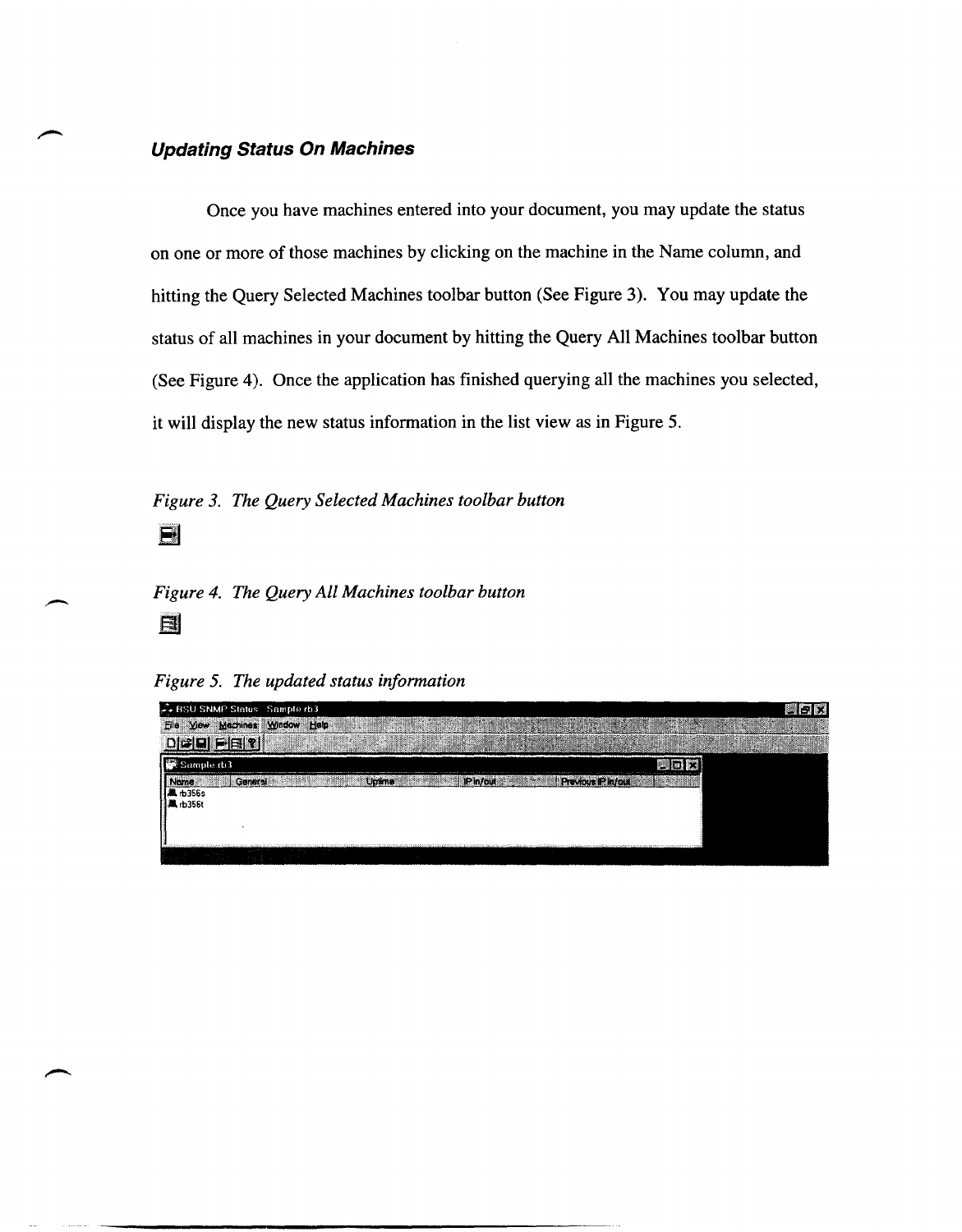#### **Saving And Retrieving Files**

To save your current document, including all the machines listed in the display, you may select Save from the File menu, or hit the save button (See Figure 6). Saving your document will save you the work of adding those machines into a new document the next time you wish to query the status of those machines. Your saved files may be loaded at a later time, by either selecting Open from the File menu, or hitting the open button (See Figure 7).

*Figure* 6. *The Save button*  III

*Figure* 7. *The Open button*  iii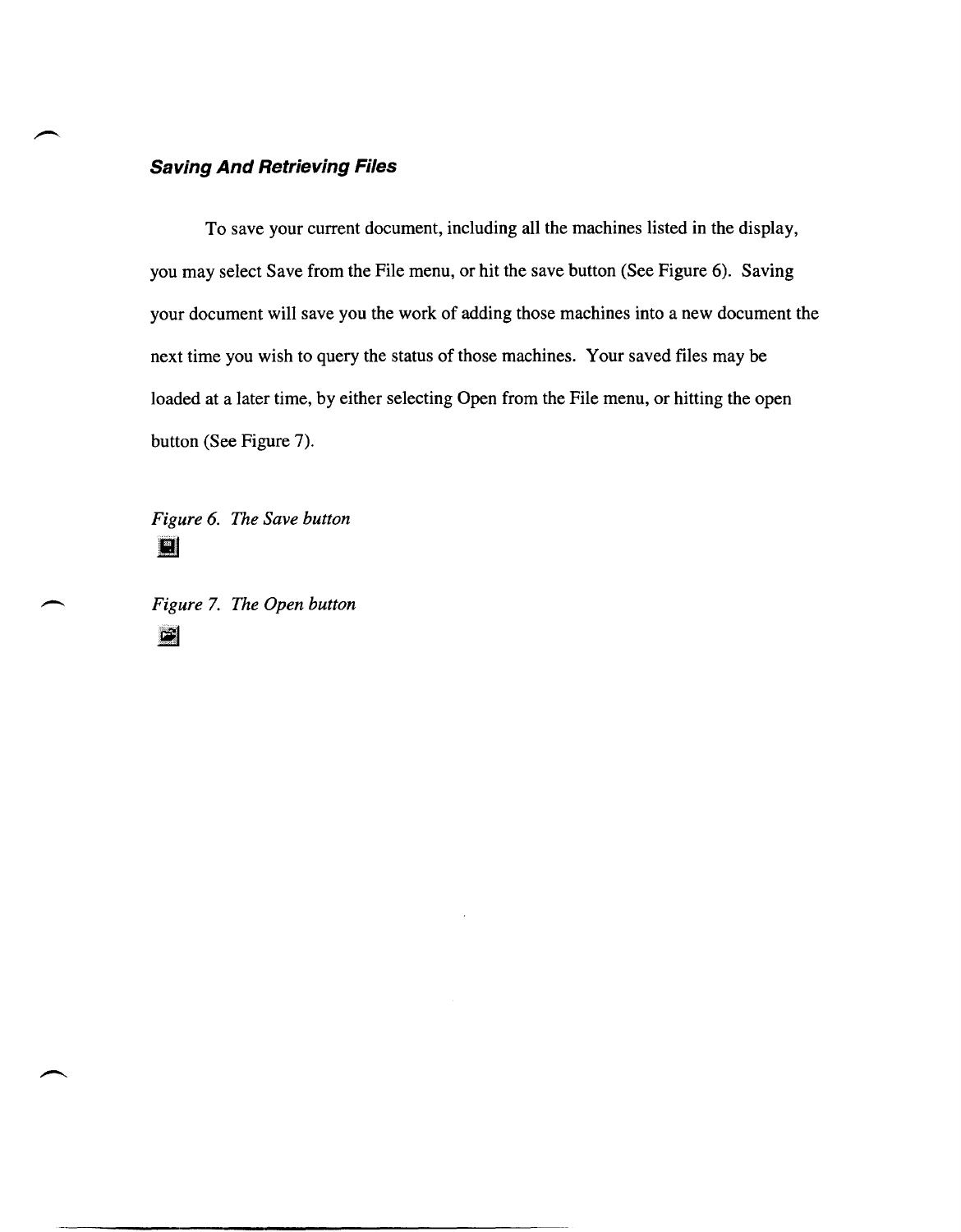#### A Brief History of Thesis

When I started working on this thesis, I had very limited understanding of the SNMP protocol, or of network theory in general. After spending many weeks learning about networks, network programming in general, and the SNMP protocol in particular, I was able to start working on design. I was very lucky to find code available at Carnegie Mellon University, which handled the basic SNMP tasks. This allowed me to build off this work and move on to other issues, without having to re-invent the wheel, so to speak. I could now use this basic functionality and incorporate it into my code to create a graphical application, which could be customized for the user.

This basic functionality required a few modifications, which required me to learn more of Microsoft Visual C++ and Data-Linked Libraries, of which I had little knowledge. Fortunately, my Software Engineering project was being written in Microsoft Visual C++, and I was able to use knowledge learned in one project to benefit the other. The fact that I was taking Software Engineering at the same time was also a disadvantage, since Software Engineering required a significant amount of time, time which I would have liked to have spent on this thesis.

After completing the application, I needed to install Microsoft's SNMP Agent on the computers in the lab for which the application was intended to be used, for a test. Mary Meadows, the system administrator, was pleased with my work, and was looking forward to installing the application.